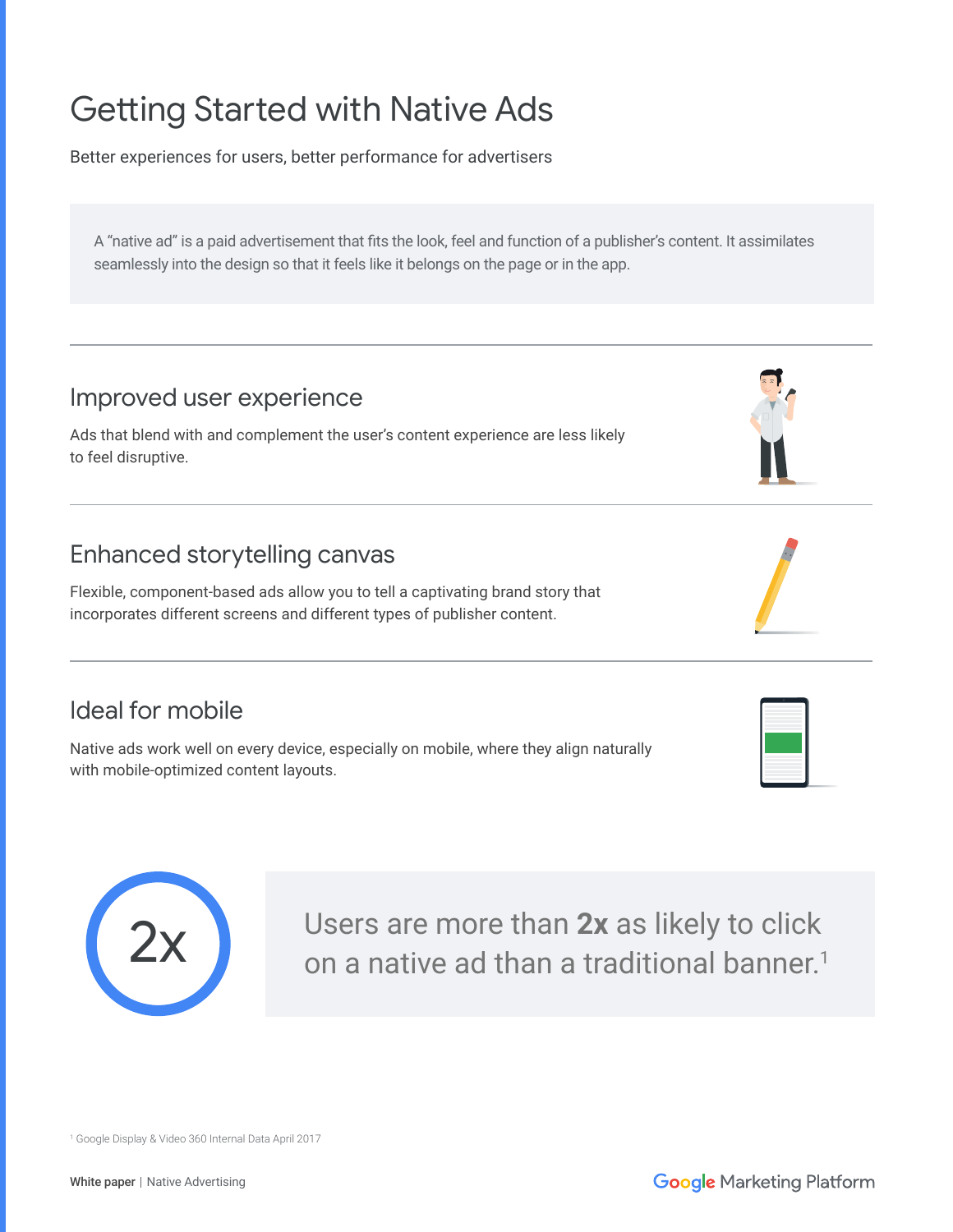# Native ads in Google Display & Video 360

Programmatic native allows brands to reach ideal audiences with relevant, engaging native ads — efficiently and at scale.

# Four benefits of native ads

# Precise audiences

Advertisers can customize native ads based on their understanding of user interests and intent, and they can use precise delivery to reach the right audience.

# Scalable

Display & Video 360 gives advertisers access to hundreds of billions of native impressions each month across web and app inventory, including premium publishers.<sup>1</sup>

# Easy to build

Advertisers simply upload their assets and align them with the right audiences. Then publishers render the components to create beautiful, unified ad experiences.

# **Efficient**

Select advertisers have seen up to a 2x increase in operational efficiency when consolidating their native ads with other campaigns in Display & Video 360.<sup>2</sup>

### Integrated digital strategy

### **Break down silos**

Run native campaigns alongside standard display, video, and other campaigns to understand how they work together to drive your brand's goals.

### **Measure and optimize**

Measure and optimize campaigns for all environments and formats to understand what messages resonate best for different audiences on different devices.





1 Display & Video 360 Internal Data April 2017 2 Saudi Telecom Display & Video 360 case study, 2017